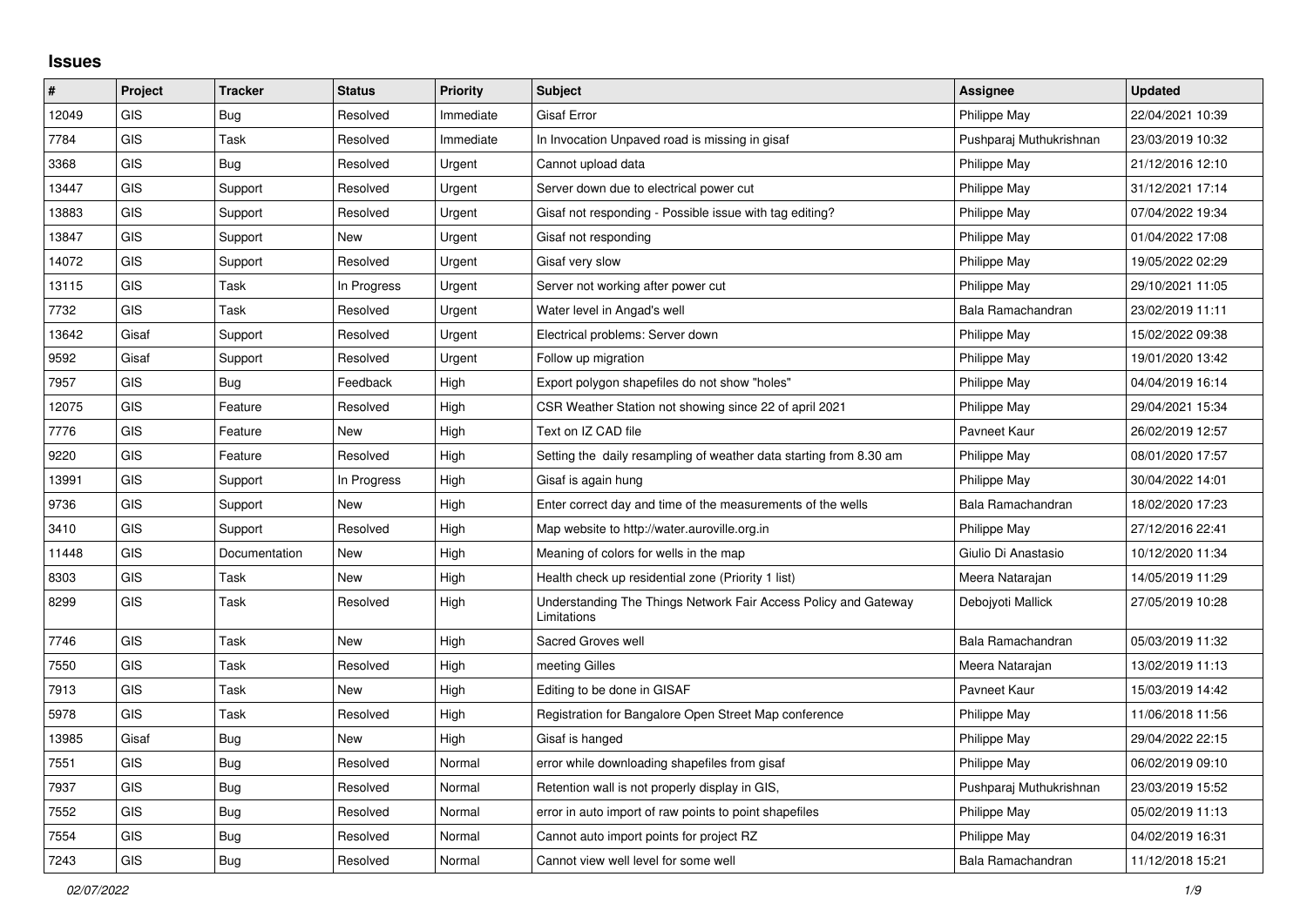| $\sharp$ | Project    | <b>Tracker</b> | <b>Status</b> | <b>Priority</b> | <b>Subject</b>                                                              | <b>Assignee</b>         | <b>Updated</b>   |
|----------|------------|----------------|---------------|-----------------|-----------------------------------------------------------------------------|-------------------------|------------------|
| 8763     | <b>GIS</b> | Bug            | New           | Normal          | Calculation of Run-off volume and Vegetation classification                 |                         | 05/08/2019 11:16 |
| 10170    | <b>GIS</b> | Bug            | New           | Normal          | Fix logout                                                                  |                         | 23/05/2020 16:48 |
| 10323    | GIS        | Bug            | Resolved      | Normal          | Survey points from Eric Chacra: misc issues                                 | Philippe May            | 03/08/2020 13:11 |
| 10862    | <b>GIS</b> | Bug            | New           | Normal          | Fix the issues resulted from import point bug                               | Philippe May            | 05/09/2020 15:11 |
| 12701    | <b>GIS</b> | <b>Bug</b>     | Resolved      | Normal          | Weather Station not showing data since 24 July 2021                         | Philippe May            | 12/08/2021 12:21 |
| 13132    | <b>GIS</b> | <b>Bug</b>     | Resolved      | Normal          | CSR Weather station missing data 28 nd 29 Otober 2021                       | Philippe May            | 06/11/2021 12:20 |
| 13901    | GIS        | <b>Bug</b>     | New           | Normal          | Map: style of the category with status 'E' is always applied                | Philippe May            | 12/04/2022 11:01 |
| 13885    | GIS        | Bug            | Resolved      | Normal          | Wrong name showing in the list of layers in the map                         | Philippe May            | 23/04/2022 04:04 |
| 8262     | GIS        | Feature        | New           | Normal          | Change points into MISTAKES for updated cycle path and MM fence             | Pushparaj Muthukrishnan | 09/05/2019 14:59 |
| 7817     | GIS        | Feature        | New           | Normal          | Updating dates for 66 records in the Benches attribute table.               | Pavneet Kaur            | 15/03/2019 15:03 |
| 14090    | <b>GIS</b> | Feature        | Resolved      | Normal          | Move to SDDs after failure of one HDD in the RAID array of the domUs        | Philippe May            | 27/05/2022 16:28 |
| 13597    | GIS        | Feature        | New           | Normal          | Courage well: tags to add after publishing                                  | Giulio Di Anastasio     | 03/02/2022 17:14 |
| 8060     | <b>GIS</b> | Feature        | Resolved      | Normal          | Compilation of data on wells including elevation and CF (correction Factor) | Debojyoti Mallick       | 13/05/2019 15:56 |
| 12976    | GIS        | Feature        | New           | Normal          | Weather Station not recording data on 3rd October 2021                      | Giulio Di Anastasio     | 05/10/2021 23:07 |
| 11486    | <b>GIS</b> | Feature        | New           | Normal          | Button Labels for wells details                                             | Philippe May            | 21/12/2020 10:26 |
| 7763     | GIS        | Feature        | Feedback      | Normal          | Infrastructure: migrate old-admin to the same server than gisaf             | Philippe May            | 25/02/2019 11:11 |
| 11329    | GIS        | Feature        | New           | Normal          | <b>Boundary Stones Updation</b>                                             | Giulio Di Anastasio     | 12/11/2020 18:03 |
| 10151    | <b>GIS</b> | Feature        | Resolved      | Normal          | PG ADMIN installation on server                                             | Philippe May            | 23/05/2020 12:04 |
| 13982    | <b>GIS</b> | Support        | Resolved      | Normal          | Update server's storage                                                     | Philippe May            | 06/05/2022 14:38 |
| 8450     | GIS        | Support        | Resolved      | Normal          | Unable to Load Jupyter Lab                                                  | Philippe May            | 10/06/2019 15:52 |
| 7343     | <b>GIS</b> | Support        | Resolved      | Normal          | Add layer for locations                                                     | Philippe May            | 02/02/2019 15:25 |
| 6077     | GIS        | Support        | New           | Normal          | AC in office                                                                |                         | 23/06/2018 13:05 |
| 6990     | GIS        | Support        | Resolved      | Normal          | Create a VM for Notebooks                                                   | Philippe May            | 10/11/2018 15:57 |
| 7120     | <b>GIS</b> | Support        | In Progress   | Normal          | High CPU usage on the server (dom0)                                         | Philippe May            | 26/02/2019 13:10 |
| 7156     | GIS        | Support        | Resolved      | Normal          | Make server boot again                                                      | Philippe May            | 05/02/2019 11:13 |
| 8787     | <b>GIS</b> | Support        | <b>New</b>    | Normal          | In Wastless P49 points are in text, we can't able to upload in gsaf         | Giulio Di Anastasio     | 13/08/2019 17:10 |
| 9292     | GIS        | Support        | Resolved      | Normal          | Server upgrade to buster                                                    | Philippe May            | 13/11/2019 12:29 |
| 10153    | GIS        | Support        | Resolved      | Normal          | Postgis access for Selvarani in QGis                                        | Philippe May            | 23/05/2020 12:05 |
| 7853     | GIS        | Support        | New           | Normal          | Install OpenDroneMap and WebODM                                             | Philippe May            | 09/05/2019 15:57 |
| 10322    | GIS        | Support        | New           | Normal          | Resume the basket imports, and review of the new admin baskets              | Giulio Di Anastasio     | 11/06/2020 17:17 |
| 10693    | GIS        | Support        | Resolved      | Normal          | Wrong geometry type for category R54                                        | Philippe May            | 30/07/2020 12:00 |
| 12895    | GIS        | Support        | Resolved      | Normal          | Migrate backups to Bung                                                     | Philippe May            | 12/11/2021 00:36 |
| 13203    | GIS        | Support        | In Progress   | Normal          | Redis server: fix warning relarted to memory allocation                     | Philippe May            | 12/11/2021 13:03 |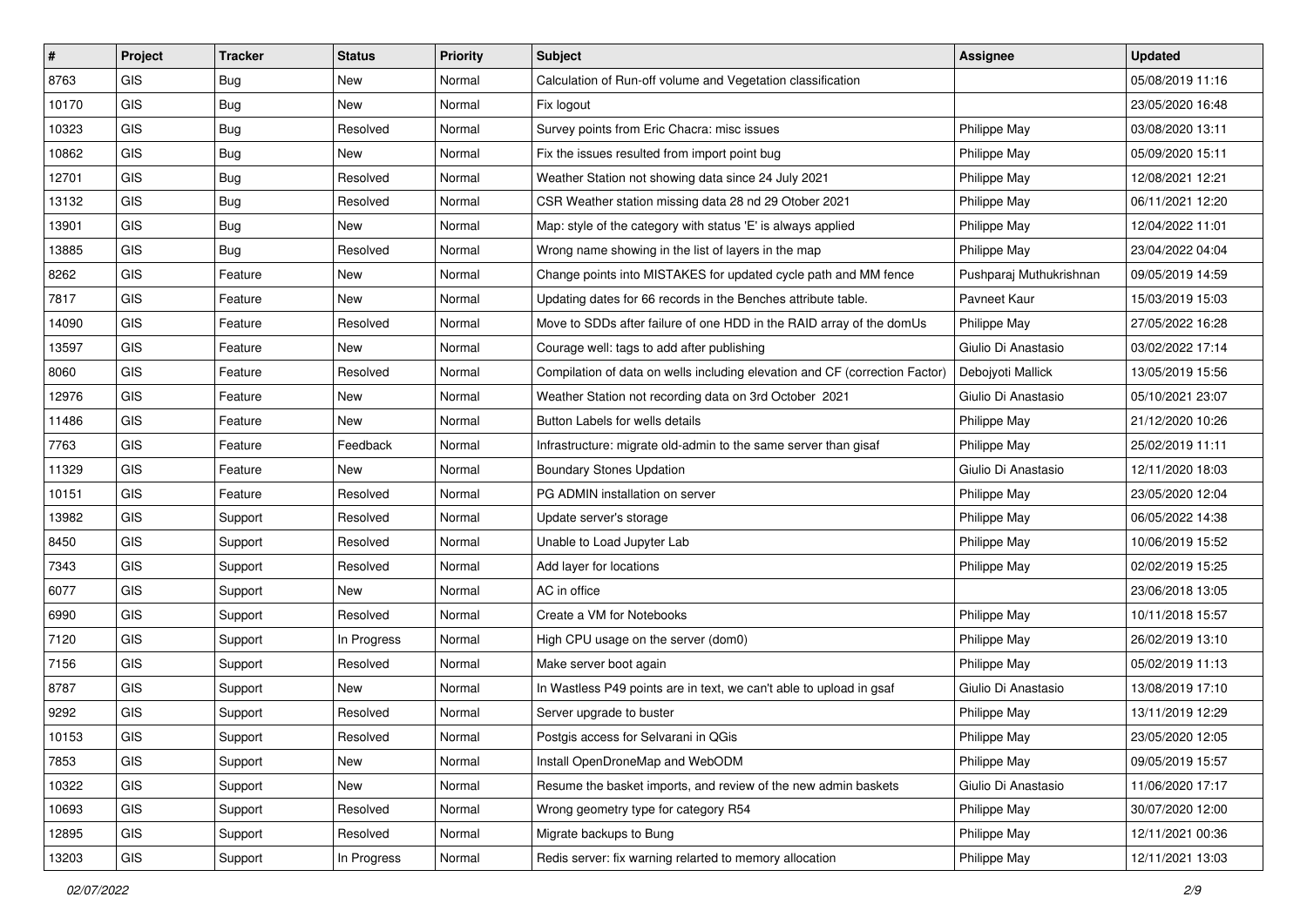| #     | Project    | <b>Tracker</b> | <b>Status</b> | <b>Priority</b> | Subject                                                                          | <b>Assignee</b>         | <b>Updated</b>   |
|-------|------------|----------------|---------------|-----------------|----------------------------------------------------------------------------------|-------------------------|------------------|
| 13235 | GIS        | Support        | Resolved      | Normal          | Server hardware failure (sdc hard drive)                                         | Philippe May            | 19/11/2021 17:59 |
| 13259 | <b>GIS</b> | Support        | <b>New</b>    | Normal          | Wrong data from CSR AmbientWeather weather station                               | Giulio Di Anastasio     | 03/02/2022 16:31 |
| 13445 | <b>GIS</b> | Support        | New           | Normal          | Jupyter notebook for rnoff calculation: kernel not connecting                    | Giulio Di Anastasio     | 03/02/2022 17:22 |
| 13763 | GIS        | Support        | Resolved      | Normal          | Gisaf not responding                                                             | Philippe May            | 11/03/2022 13:03 |
| 13822 | <b>GIS</b> | Support        | Feedback      | Normal          | Need a Login id and password to a Gisaf for entering the tag value.              | Pushparaj Muthukrishnan | 27/03/2022 16:47 |
| 7402  | <b>GIS</b> | Support        | New           | Normal          | Integrate data from well probes                                                  | Philippe May            | 10/01/2019 11:12 |
| 6494  | GIS        | Support        | Resolved      | Normal          | Add CC copyright on data                                                         | Philippe May            | 31/08/2018 21:19 |
| 8504  | GIS        | Support        | Resolved      | Normal          | Clean data from the weather station                                              | Philippe May            | 04/07/2019 17:05 |
| 6769  | GIS        | Support        | In Progress   | Normal          | Issue in the DXF conversion                                                      | Pavneet Kaur            | 04/10/2018 15:00 |
| 7161  | GIS        | Support        | In Progress   | Normal          | Setup remote backup                                                              | Philippe May            | 19/12/2018 10:14 |
| 6954  | GIS        | Support        | Resolved      | Normal          | Create a VM for DB                                                               | Philippe May            | 10/11/2018 16:02 |
| 11497 | GIS        | Support        | New           | Normal          | Add log book information to raingauges, etc                                      | Giulio Di Anastasio     | 21/12/2020 14:54 |
| 11715 | GIS        | Support        | New           | Normal          | Evaluation of Pastas as an data analysis tool for well levels                    | Giulio Di Anastasio     | 08/02/2021 12:01 |
| 11898 | GIS        | Support        | New           | Normal          | Add Aurogreen Weather Station                                                    | Philippe May            | 17/03/2021 12:10 |
| 7795  | <b>GIS</b> | Support        | New           | Normal          | Open SOurce software tutorials on water management from youtube -<br>Hatari Labs | Pavneet Kaur            | 12/03/2019 16:33 |
| 12051 | GIS        | Support        | New           | Normal          | Update pgadmin                                                                   | Philippe May            | 22/04/2021 12:57 |
| 8246  | <b>GIS</b> | Support        | Resolved      | Normal          | Server down?                                                                     | Philippe May            | 06/05/2019 15:45 |
| 12850 | GIS        | Support        | New           | Normal          | Mistakenly deleted ticket about PgAdmin                                          | Giulio Di Anastasio     | 08/09/2021 12:50 |
| 13068 | <b>GIS</b> | Support        | Resolved      | Normal          | Migrate gisaf VM to bullseye                                                     | Philippe May            | 25/10/2021 17:28 |
| 12867 | <b>GIS</b> | Support        | In Progress   | Normal          | Upgrade server (all virtual machines) to Debian bullseye                         | Philippe May            | 25/10/2021 17:34 |
| 10291 | GIS        | Support        | In Progress   | Normal          | Vacuum DB at reboot                                                              | Philippe May            | 29/10/2021 11:44 |
| 9463  | <b>GIS</b> | Support        | Resolved      | Normal          | Setup a weather station in Kalpana                                               | Philippe May            | 02/11/2021 15:08 |
| 10733 | <b>GIS</b> | Documentation  | New           | Normal          | Tags retained when the same geometry is replaced                                 |                         | 04/08/2020 16:16 |
| 7835  | GIS        | Documentation  | Resolved      | Normal          | Adding and Using ESRI and other basemaps in QGIS.                                | Debojyoti Mallick       | 06/03/2019 13:01 |
| 11506 | GIS        | Documentation  | New           | Normal          | Article on wells levels graphs                                                   | Philippe May            | 21/12/2020 16:41 |
| 11685 | GIS        | Documentation  | New           | Normal          | Daily resampling of rainfall in CSR Weather Station - How is it calculated       | Giulio Di Anastasio     | 04/02/2021 11:14 |
| 7762  | GIS        | Documentation  | New           | Normal          | WEb resources for Open Drone Map                                                 | Giulio Di Anastasio     | 25/02/2019 10:34 |
| 7645  | GIS        | Documentation  | New           | Normal          | Documentation of health checks                                                   |                         | 18/02/2019 09:24 |
| 9141  | GIS        | Documentation  | New           | Normal          | AWS water supply data                                                            |                         | 16/10/2019 12:52 |
| 8762  | GIS        | Documentation  | New           | Normal          | Calculation of Run-off volume and Vegetation classification                      |                         | 05/08/2019 17:07 |
| 12077 | GIS        | Documentation  | New           | Normal          | Reorganize the Wiki                                                              | Selvarani C             | 28/04/2021 17:39 |
| 10196 | GIS        | Documentation  | New           | Normal          | Reconciliation of points in tables not at raw level.(Polygon,Line)               | Giulio Di Anastasio     | 26/05/2020 14:37 |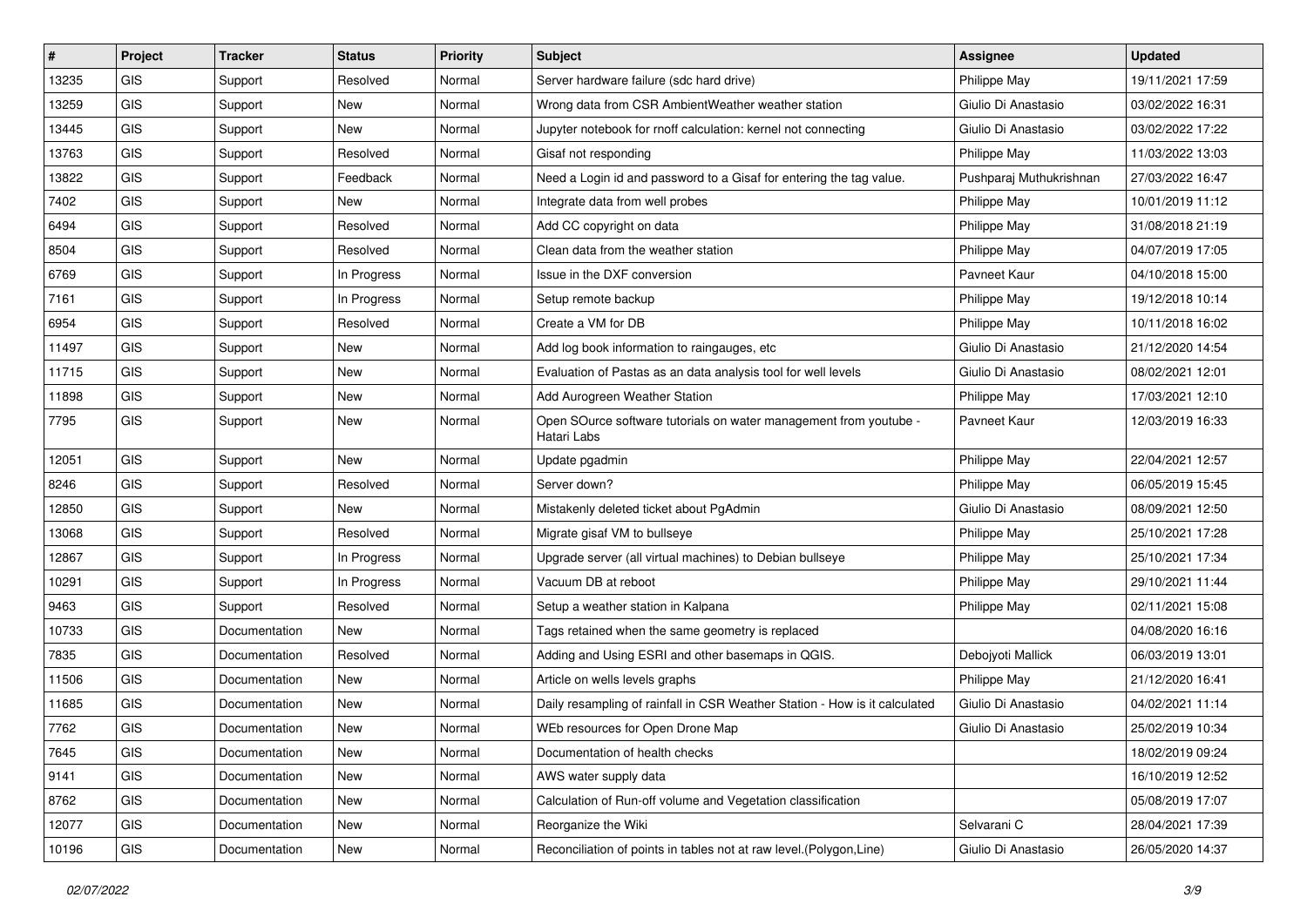| #     | Project    | <b>Tracker</b> | <b>Status</b> | Priority | Subject                                                                                                  | <b>Assignee</b>         | <b>Updated</b>   |
|-------|------------|----------------|---------------|----------|----------------------------------------------------------------------------------------------------------|-------------------------|------------------|
| 8070  | GIS        | Documentation  | New           | Normal   | TIN based watershed models                                                                               |                         | 10/04/2019 15:31 |
| 13992 | GIS        | Documentation  | New           | Normal   | Units for Wind speed in automatic weather stations                                                       | Giulio Di Anastasio     | 30/04/2022 19:37 |
| 9735  | GIS        | Documentation  | New           | Normal   | Disciplane farm well: wrong depth                                                                        | Bala Ramachandran       | 18/02/2020 17:15 |
| 7723  | GIS        | Task           | Resolved      | Normal   | comparison pH and TDS meter                                                                              | Meera Natarajan         | 09/03/2019 11:18 |
| 9127  | GIS        | Task           | Resolved      | Normal   | Cross check                                                                                              | Bala Ramachandran       | 20/11/2019 12:32 |
| 9119  | GIS        | Task           | Resolved      | Normal   | Individual/community well data                                                                           | Meera Natarajan         | 23/10/2019 11:16 |
| 8746  | GIS        | Task           | New           | Normal   | Updating and Standardizing Symbology and Color for features in the AV<br>Geomatics Portal.               | Debojyoti Mallick       | 02/08/2019 16:08 |
| 7698  | GIS        | Task           | New           | Normal   | EC & pH meter                                                                                            | Meera Natarajan         | 20/02/2019 10:01 |
| 8384  | GIS        | Task           | Feedback      | Normal   | Applying Topology Rules to Basins using QGIS 3.6.*                                                       | Debojyoti Mallick       | 12/06/2019 16:43 |
| 8016  | GIS        | Task           | New           | Normal   | Handling Exception in Python Scripts, Logging and Creating and<br>Publishing to a Git Repository         | Debojyoti Mallick       | 03/05/2019 11:14 |
| 7839  | GIS        | Task           | Resolved      | Normal   | Bush vs Bush Area - mismatch                                                                             | Pushparaj Muthukrishnan | 23/03/2019 10:30 |
| 7721  | GIS        | Task           | <b>New</b>    | Normal   | create template for health check-up                                                                      | Meera Natarajan         | 20/02/2019 11:58 |
| 7722  | GIS        | Task           | Resolved      | Normal   | health check standardization of observation                                                              | Meera Natarajan         | 27/02/2019 16:22 |
| 7724  | <b>GIS</b> | Task           | <b>New</b>    | Normal   | Publish CZ and IDZ- Water Project> on Gisaf                                                              | Pavneet Kaur            | 15/03/2019 14:55 |
| 7734  | GIS        | Task           | New           | Normal   | Start surveying in Sukhavati                                                                             | Ramkumar Sekar          | 25/02/2019 17:49 |
| 7778  | GIS        | Task           | Resolved      | Normal   | To fines the survey work in Sukhavati Community by 09/03/2019                                            | Pushparaj Muthukrishnan | 03/05/2019 11:37 |
| 7530  | GIS        | Task           | <b>New</b>    | Normal   | Check the paint of the piezo boxes                                                                       | Bala Ramachandran       | 02/02/2019 11:34 |
| 7574  | GIS        | Task           | Resolved      | Normal   | Survey in Maduca                                                                                         | Pushparaj Muthukrishnan | 26/02/2019 14:42 |
| 7578  | GIS        | Task           | <b>New</b>    | Normal   | Preparation regarding the meeting with gilles                                                            | Dorian Nadaud           | 06/02/2019 16:08 |
| 7548  | GIS        | Task           | Resolved      | Normal   | To finish the Kalpana line work and Shape file and include the D, E Cad<br>and shape file to master file | Pushparaj Muthukrishnan | 03/05/2019 11:38 |
| 7789  | <b>GIS</b> | Task           | <b>New</b>    | Normal   | Cross check Johnny's well id 54 EGB007 - DEPTH is not correct in Harvest Giulio Di Anastasio<br>data     |                         | 27/02/2019 16:58 |
| 7549  | GIS        | Task           | Resolved      | Normal   | Surrender and Grace WWTP Health check                                                                    | Meera Natarajan         | 06/02/2019 09:57 |
| 7814  | <b>GIS</b> | Task           | Resolved      | Normal   | RTK coordinates of Drone targets                                                                         | Pushparaj Muthukrishnan | 03/05/2019 11:35 |
| 7651  | GIS        | Task           | New           | Normal   | Create the Proposed shapefile layers                                                                     | Pavneet Kaur            | 13/02/2019 15:44 |
| 7643  | GIS        | Task           | New           | Normal   | Health check-up in the RZ                                                                                | Meera Natarajan         | 18/02/2019 09:25 |
| 7818  | GIS        | Task           | Resolved      | Normal   | Studying OGC services with Publish / Subscription for Open source forum.                                 | Debojyoti Mallick       | 29/03/2019 10:37 |
| 7836  | GIS        | Task           | New           | Normal   | Bobby well missing                                                                                       | Pavneet Kaur            | 15/03/2019 15:04 |
| 7857  | GIS        | Task           | New           | Normal   | Add new wells in gisaf                                                                                   | Pavneet Kaur            | 08/03/2019 16:06 |
| 7858  | GIS        | Task           | New           | Normal   | Harvest data of wells to be entered in Gisaf                                                             | Pavneet Kaur            | 08/03/2019 16:07 |
| 7984  | GIS        | Task           | Resolved      | Normal   | Understanding The Things Network and embedding it with Jupyter for Well<br>Data                          | Debojyoti Mallick       | 29/03/2019 16:04 |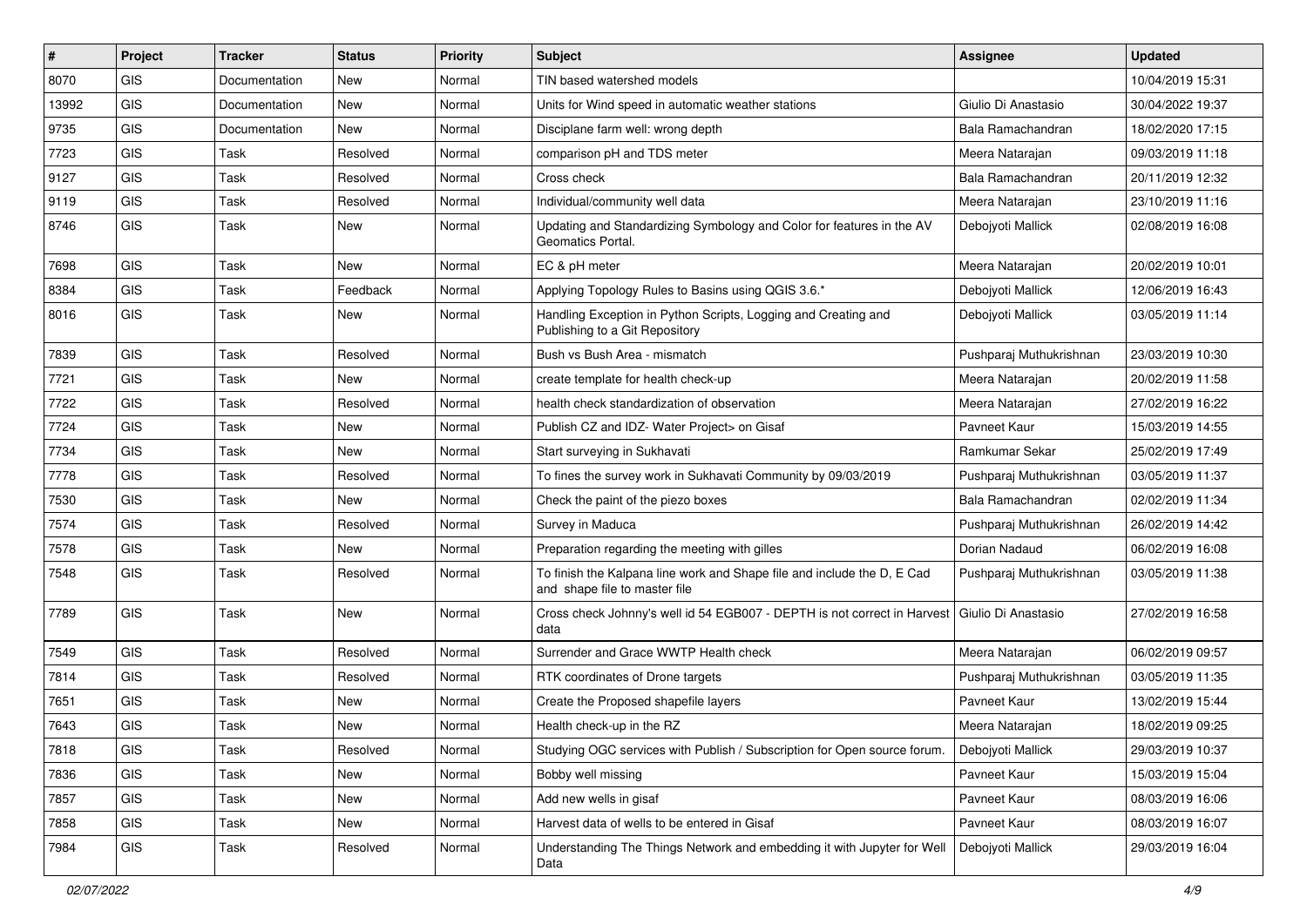| #     | Project                                | <b>Tracker</b> | <b>Status</b> | <b>Priority</b> | <b>Subject</b>                                                                                                       | Assignee          | <b>Updated</b>   |
|-------|----------------------------------------|----------------|---------------|-----------------|----------------------------------------------------------------------------------------------------------------------|-------------------|------------------|
| 8287  | GIS                                    | Task           | Resolved      | Normal          | additional information to the template                                                                               | Meera Natarajan   | 24/05/2019 16:31 |
| 8486  | GIS                                    | Task           | In Progress   | Normal          | Understanding how to generate a DSM (Digital Surface Model) or DEM<br>(Digital Elevation Model) using Survey Points. | Debojyoti Mallick | 03/07/2019 11:44 |
| 8380  | GIS                                    | Task           | Feedback      | Normal          | Understanding Terrain Datasets for vector modelling of DTM using ArcGIS<br>concepts                                  | Debojyoti Mallick | 07/06/2019 10:20 |
| 8567  | <b>GIS</b>                             | Task           | <b>New</b>    | Normal          | Delaunay 2D and 3D triangulation using catchment points and their<br>elevations                                      | Debojyoti Mallick | 03/07/2019 11:44 |
| 7710  | Geomatic<br>studio models<br>for Gisaf | Feature        | Resolved      | Normal          | Add fields to the individual components                                                                              | Philippe May      | 25/02/2019 13:07 |
| 7711  | Geomatic<br>studio models<br>for Gisaf | Feature        | Resolved      | Normal          | Add fields to component types                                                                                        | Philippe May      | 25/02/2019 13:06 |
| 7709  | Geomatic<br>studio models<br>for Gisaf | Feature        | Resolved      | Normal          | Waste water treatment plant improvements                                                                             | Philippe May      | 19/03/2019 23:58 |
| 7696  | Geomatic<br>studio models<br>for Gisaf | Feature        | Resolved      | Normal          | HT Cables shapefile from Johan                                                                                       | Philippe May      | 25/02/2019 18:54 |
| 13968 | Geomatic<br>studio models<br>for Gisaf | Feature        | Resolved      | Normal          | Create layers and all for the LB records                                                                             | Philippe May      | 28/04/2022 17:18 |
| 11678 | Geomatic<br>studio models<br>for Gisaf | Feature        | New           | Normal          | Add new models for AVES                                                                                              | Philippe May      | 02/02/2021 12:13 |
| 7725  | Geomatic<br>studio models<br>for Gisaf | Feature        | Resolved      | Normal          | Add a button for generating reports                                                                                  | Philippe May      | 25/02/2019 13:08 |
| 12646 | Geomatic<br>studio models<br>for Gisaf | Feature        | New           | Normal          | Add and import new data from Johan for OFC                                                                           | Philippe May      | 01/08/2021 19:46 |
| 11441 | Geomatic<br>studio models<br>for Gisaf | Feature        | New           | Normal          | Add models for AVES                                                                                                  |                   | 07/12/2020 16:42 |
| 7936  | Geomatic<br>studio models<br>for Gisaf | Task           | Resolved      | Normal          | Add the wastewater type to the origin                                                                                | Philippe May      | 19/03/2019 23:56 |
| 8096  | Geomatic<br>studio models<br>for Gisaf | Task           | Resolved      | Normal          | Creating a Gkpg/shp for elevation points in Basins with category as an<br>attribute                                  | Philippe May      | 24/05/2019 16:57 |
| 7935  | Geomatic<br>studio models<br>for Gisaf | Task           | Resolved      | Normal          | Template components in order                                                                                         | Philippe May      | 20/03/2019 15:18 |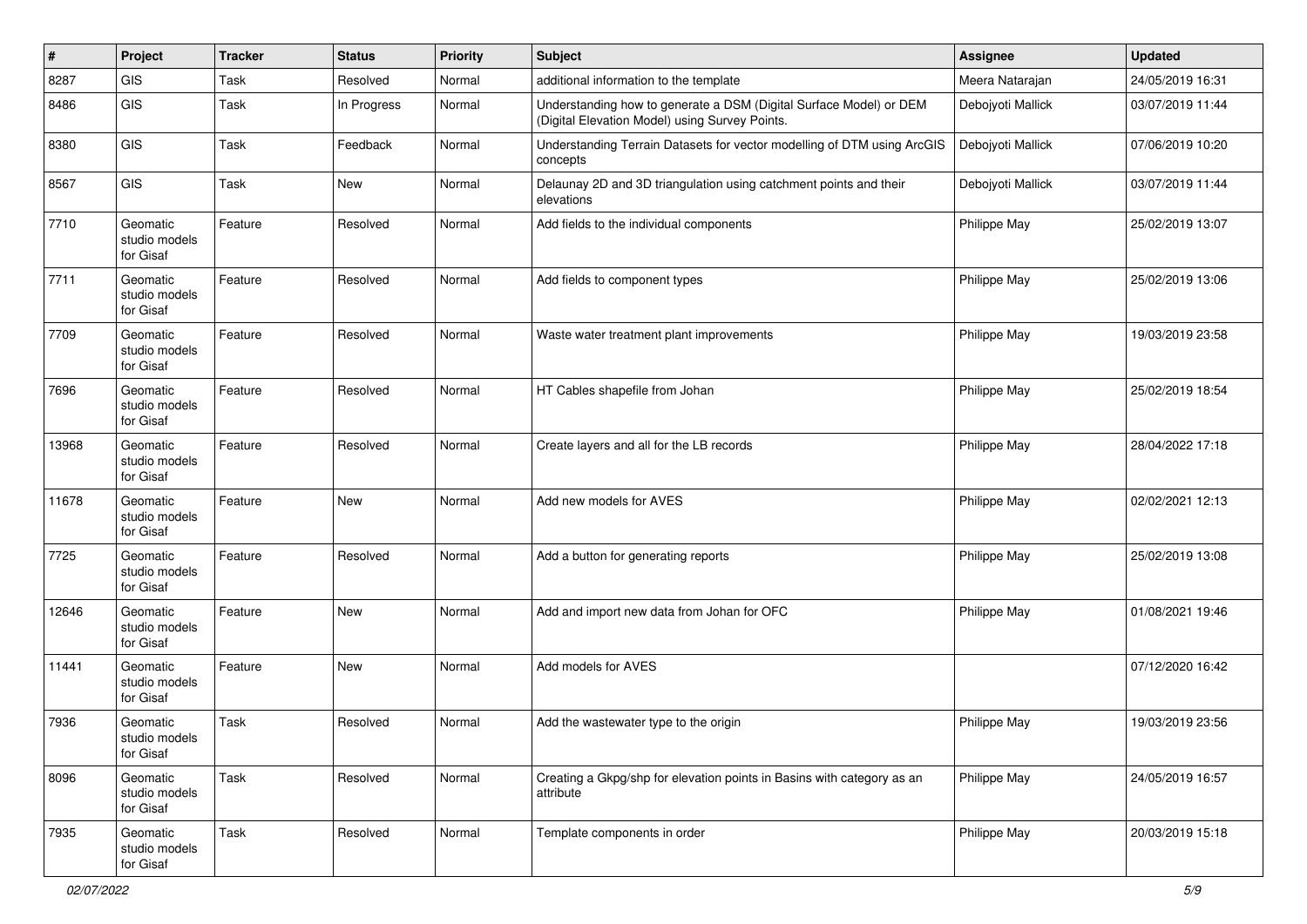| #     | Project                                | <b>Tracker</b> | <b>Status</b> | <b>Priority</b> | <b>Subject</b>                                                                                               | <b>Assignee</b>        | <b>Updated</b>   |
|-------|----------------------------------------|----------------|---------------|-----------------|--------------------------------------------------------------------------------------------------------------|------------------------|------------------|
| 12288 | Geomatic<br>studio models<br>for Gisaf | Task           | Resolved      | Normal          | Wells water levels referenced to the mean sea level                                                          | Giulio Di Anastasio    | 08/06/2021 10:25 |
| 10344 | Gisaf                                  | Bug            | New           | Normal          | Error: No accuracy defined for surveyor Eric Chacra - Baraka and<br>equipment {file.equipment}               | Giulio Di Anastasio    | 16/06/2020 04:27 |
| 10360 | Gisaf                                  | Bug            | Resolved      | Normal          | Cannot import survey: accuracy issue                                                                         | Philippe May           | 17/06/2020 01:29 |
| 9493  | Gisaf                                  | <b>Bug</b>     | Resolved      | Normal          | Plotly png download resize frame                                                                             | Philippe May           | 26/12/2019 16:37 |
| 10407 | Gisaf                                  | Bug            | Resolved      | Normal          | Live layer DXF export: missing reprojection                                                                  | Philippe May           | 23/06/2020 04:24 |
| 10400 | Gisaf                                  | Bug            | Resolved      | Normal          | Map search: works only once                                                                                  | Philippe May           | 24/06/2020 12:05 |
| 10213 | Gisaf                                  | Bug            | Resolved      | Normal          | Point showing in the reconciliation pop-up but error while reconciling                                       | Philippe May           | 26/06/2020 14:37 |
| 10439 | Gisaf                                  | Bug            | Resolved      | Normal          | Reconciliation: use categories instead of layers                                                             | Philippe May           | 27/06/2020 05:21 |
| 10539 | Gisaf                                  | Bug            | Resolved      | Normal          | New basket admin: the metadata (surveyor, etc) aren't populated from raw<br>points when importing shapefiles | Philippe May           | 15/07/2020 15:02 |
| 9468  | Gisaf                                  | Bug            | Feedback      | Normal          | "Find my Location" button on map returns strange result !!                                                   | <b>Richard Presley</b> | 20/12/2019 19:36 |
| 10122 | Gisaf                                  | <b>Bug</b>     | Resolved      | Normal          | Reconciliation: missing categories                                                                           | Philippe May           | 19/05/2020 02:53 |
| 10140 | Gisaf                                  | Bug            | New           | Normal          | Admin: sort out manager role                                                                                 | Philippe May           | 19/05/2020 19:22 |
| 9036  | Gisaf                                  | Bug            | Resolved      | Normal          | Fix login indicator                                                                                          | Philippe May           | 03/10/2019 15:15 |
| 10728 | Gisaf                                  | Bug            | Resolved      | Normal          | Cannot download CSV for values                                                                               | Philippe May           | 03/08/2020 15:49 |
| 10732 | Gisaf                                  | Bug            | Resolved      | Normal          | Wind Speed unit                                                                                              | Philippe May           | 04/08/2020 16:52 |
| 10819 | Gisaf                                  | Bug            | Resolved      | Normal          | Evergreen well: popup showing "null" instead of location, status, type                                       | Philippe May           | 23/08/2020 23:44 |
| 10829 | Gisaf                                  | Bug            | Resolved      | Normal          | Missing symbols                                                                                              | Philippe May           | 24/08/2020 12:34 |
| 10830 | Gisaf                                  | <b>Bug</b>     | Resolved      | Normal          | Import issue with raw survey points                                                                          | Philippe May           | 30/08/2020 14:45 |
| 10123 | Gisaf                                  | Bug            | Resolved      | Normal          | Basket Upload: store not saved                                                                               | Philippe May           | 19/05/2020 17:36 |
| 9465  | Gisaf                                  | Bug            | Resolved      | Normal          | Export plots to PNG missing axis labels                                                                      | Philippe May           | 08/01/2020 11:35 |
| 13258 | Gisaf                                  | Bug            | Resolved      | Normal          | Missing data from AmbientWeather weather stations                                                            | Philippe May           | 21/11/2021 16:50 |
| 10125 | Gisaf                                  | Bug            | Resolved      | Normal          | Feature with Status other than existing, not showing in the map (example:<br>future building outline)        | Philippe May           | 20/05/2020 04:05 |
| 10979 | Gisaf                                  | Bug            | Resolved      | Normal          | Line work import: no geometries?                                                                             | Selvarani C            | 17/09/2020 01:08 |
| 10740 | Gisaf                                  | Bug            | Resolved      | Normal          | Change status: issue with projection system                                                                  | Philippe May           | 17/09/2020 14:34 |
| 9519  | Gisaf                                  | <b>Bug</b>     | Resolved      | Normal          | Map info: fix icons                                                                                          | Philippe May           | 02/01/2020 13:11 |
| 10991 | Gisaf                                  | Bug            | New           | Normal          | Graph of Average rainfall by month in Dashboard - limited viewing area<br>when zooming in                    | Philippe May           | 17/09/2020 14:49 |
| 7584  | Gisaf                                  | <b>Bug</b>     | In Progress   | Normal          | Error with large integers (graphql)                                                                          | Philippe May           | 20/09/2019 10:52 |
| 8756  | Gisaf                                  | <b>Bug</b>     | Resolved      | Normal          | Map: handle errors when layers (eg, in base maps) don't actually exist                                       | Philippe May           | 02/08/2019 16:40 |
| 10180 | Gisaf                                  | Bug            | Resolved      | Normal          | Error importing Johan's shapefile                                                                            | Philippe May           | 27/05/2020 15:34 |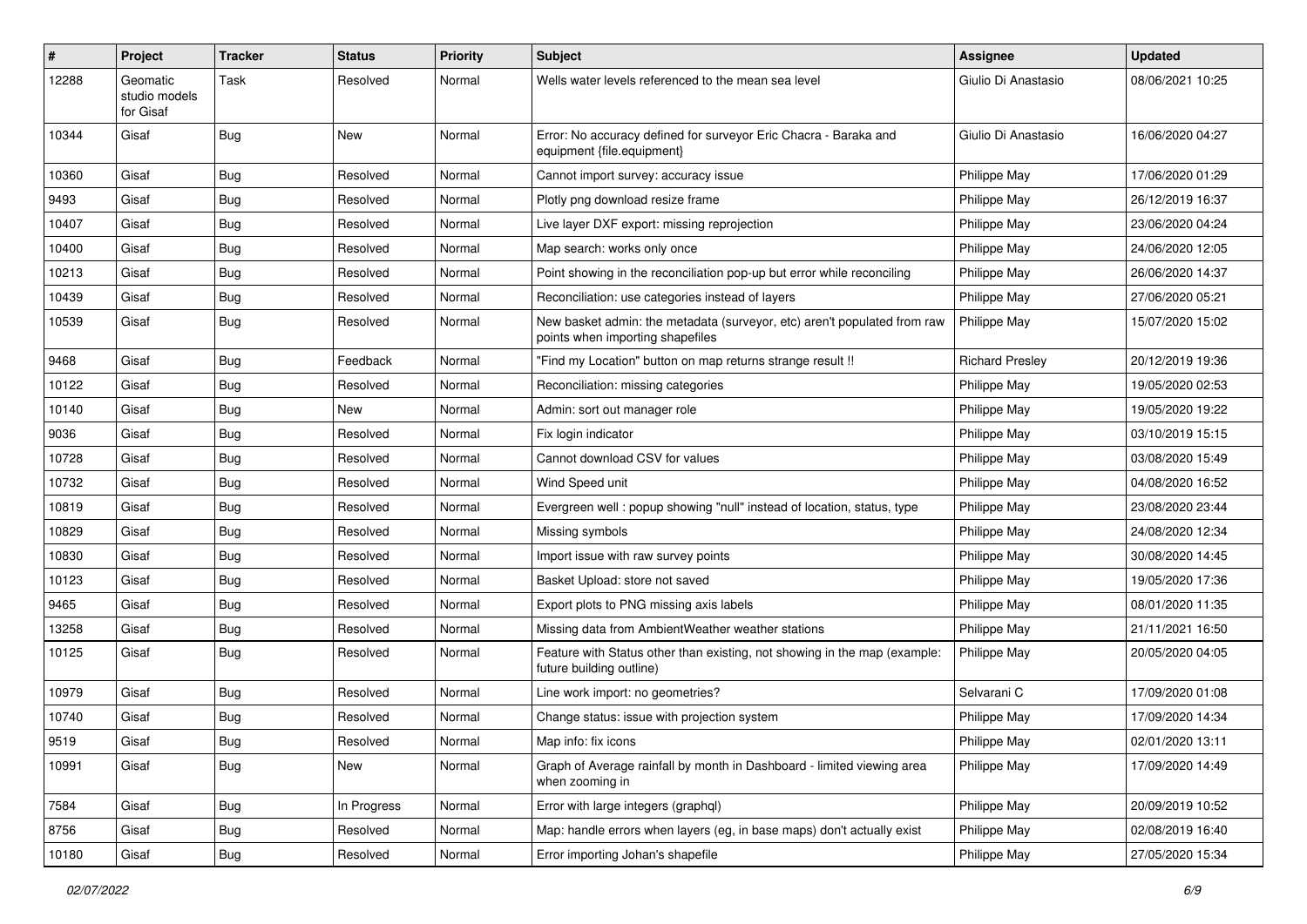| #     | Project | <b>Tracker</b> | <b>Status</b> | <b>Priority</b> | <b>Subject</b>                                                                       | <b>Assignee</b>     | <b>Updated</b>   |
|-------|---------|----------------|---------------|-----------------|--------------------------------------------------------------------------------------|---------------------|------------------|
| 5974  | Gisaf   | Bug            | Resolved      | Normal          | Issues in uploading readings into GISAF using interface                              | Philippe May        | 06/02/2019 09:25 |
| 5988  | Gisaf   | Bug            | Resolved      | Normal          | problem with the flow from origin of wastewater to the component                     | Philippe May        | 08/06/2018 15:14 |
| 13478 | Gisaf   | <b>Bug</b>     | New           | Normal          | gisaf.csr.av refused to connect                                                      | Giulio Di Anastasio | 08/01/2022 14:52 |
| 8231  | Gisaf   | <b>Bug</b>     | Resolved      | Normal          | Fix status in table definition of new categories                                     | Philippe May        | 03/05/2019 17:26 |
| 6538  | Gisaf   | <b>Bug</b>     | New           | Normal          | Well level: improve the form and input processing (dry checkbox)                     | Philippe May        | 12/03/2019 11:09 |
| 13766 | Gisaf   | <b>Bug</b>     | New           | Normal          | OGCAPI: make async                                                                   | Philippe May        | 11/03/2022 14:39 |
| 10228 | Gisaf   | <b>Bug</b>     | New           | Normal          | Telephone box: geopackage error while downloading, geometry wrong in<br>shape file   | Giulio Di Anastasio | 28/05/2020 18:09 |
| 10149 | Gisaf   | Bug            | Resolved      | Normal          | Import basket: fix authorization auto import                                         | Philippe May        | 09/06/2020 23:09 |
| 9603  | Gisaf   | <b>Bug</b>     | <b>New</b>    | Normal          | Map: clean memory after removing layer                                               | Philippe May        | 20/01/2020 13:05 |
| 13125 | Gisaf   | Bug            | Resolved      | Normal          | Live layers: error with no detail shown                                              | Philippe May        | 01/11/2021 19:06 |
| 10306 | Gisaf   | Bug            | Resolved      | Normal          | Logout not working                                                                   | Philippe May        | 11/06/2020 12:13 |
| 13805 | Gisaf   | <b>Bug</b>     | Resolved      | Normal          | Need to learn how to use tags on survey features                                     | Giulio Di Anastasio | 23/03/2022 23:03 |
| 10289 | Gisaf   | Bug            | Resolved      | Normal          | New basket: cannot import raingauge Excel sheet                                      | Philippe May        | 11/06/2020 12:17 |
| 9602  | Gisaf   | <b>Bug</b>     | Resolved      | Normal          | Map: ability to cancel download                                                      | Philippe May        | 20/01/2020 18:32 |
| 10337 | Gisaf   | Bug            | Resolved      | Normal          | Custom layers with a "status" column not displayed on the map                        | Philippe May        | 13/06/2020 17:36 |
| 10536 | Gisaf   | Feature        | Resolved      | Normal          | Migrate PlottableModel.Actions.download_csv_value to plugins                         | Philippe May        | 15/07/2020 15:07 |
| 9563  | Gisaf   | Feature        | Resolved      | Normal          | Live layers: add option to link to a map feature                                     | Philippe May        | 12/01/2020 22:22 |
| 9749  | Gisaf   | Feature        | New           | Normal          | Strip extra characters in graphQL queries                                            | Philippe May        | 07/09/2020 12:48 |
| 9789  | Gisaf   | Feature        | New           | Normal          | Login: put in a dialog                                                               | Philippe May        | 28/02/2020 04:28 |
| 9944  | Gisaf   | Feature        | Resolved      | Normal          | Admin: manage categories                                                             | Philippe May        | 10/04/2020 12:06 |
| 10014 | Gisaf   | Feature        | Resolved      | Normal          | Interity checks                                                                      | Philippe May        | 19/05/2020 19:23 |
| 10152 | Gisaf   | Feature        | Resolved      | Normal          | wells list in Measures Tab with only wells having measures                           | Philippe May        | 10/06/2020 15:05 |
| 10331 | Gisaf   | Feature        | Resolved      | Normal          | Reconciliation: sort layer by alphabetical order                                     | Philippe May        | 12/06/2020 17:45 |
| 11762 | Gisaf   | Feature        | Resolved      | Normal          | Switch from Mapbox to Maplibre                                                       | Philippe May        | 20/11/2021 15:21 |
| 10182 | Gisaf   | Feature        | Resolved      | Normal          | Function to change status of surveyed features                                       | Philippe May        | 15/07/2020 15:10 |
| 10920 | Gisaf   | Feature        | Resolved      | Normal          | Add option to display labels on the map                                              | Philippe May        | 07/09/2020 11:54 |
| 10948 | Gisaf   | Feature        | Resolved      | Normal          | Add WMS3 server capabilities (with pygeoapi)                                         | Philippe May        | 14/09/2020 16:59 |
| 10741 | Gisaf   | Feature        | Resolved      | Normal          | Add a way for changing status of a feature, given its original id                    | Philippe May        | 16/09/2020 17:35 |
| 8721  | Gisaf   | Feature        | New           | Normal          | Survey data basket: handle the case when more than one file in the basket<br>per day | Philippe May        | 14/10/2020 17:01 |
| 11449 | Gisaf   | Feature        | Resolved      | Normal          | Strip extra characters when importing survey CSV files                               | Philippe May        | 10/12/2020 01:06 |
| 10569 | Gisaf   | Feature        | Resolved      | Normal          | Well Masterfile/Repository                                                           | Philippe May        | 19/12/2020 17:10 |
| 11577 | Gisaf   | Feature        | Resolved      | Normal          | Dashboard: multiple sections per page                                                | Philippe May        | 27/01/2021 12:37 |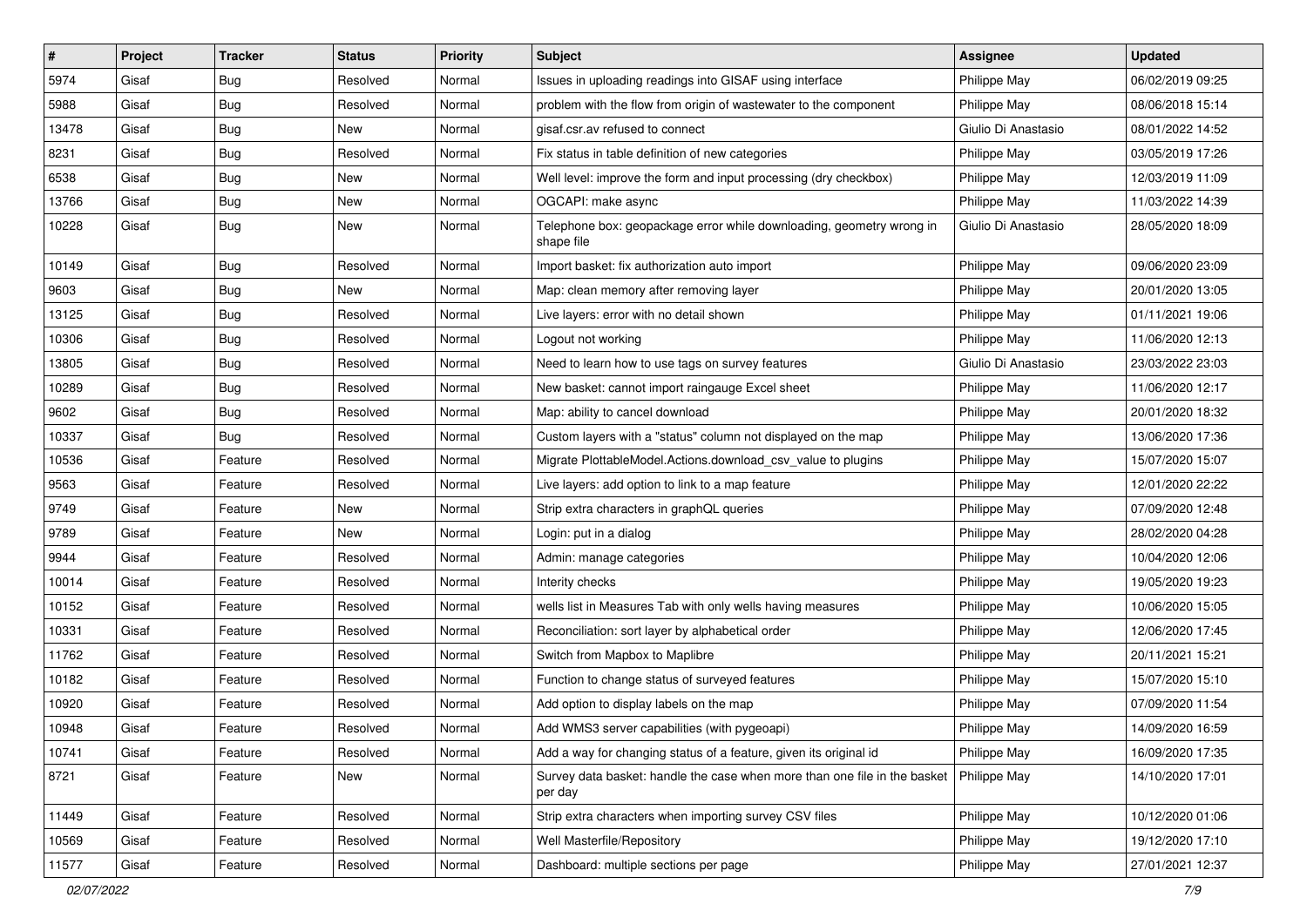| $\vert$ # | Project | <b>Tracker</b> | <b>Status</b> | <b>Priority</b> | <b>Subject</b>                                                    | <b>Assignee</b>     | <b>Updated</b>   |
|-----------|---------|----------------|---------------|-----------------|-------------------------------------------------------------------|---------------------|------------------|
| 11649     | Gisaf   | Feature        | Resolved      | Normal          | Wells timeline dashboard misc. improvements                       | Philippe May        | 27/01/2021 15:47 |
| 11907     | Gisaf   | Feature        | Resolved      | Normal          | Allow specific project list for custom models                     | Philippe May        | 19/03/2021 16:13 |
| 10675     | Gisaf   | Feature        | Resolved      | Normal          | Add attribution on map                                            | Philippe May        | 04/07/2021 13:58 |
| 12491     | Gisaf   | Feature        | Resolved      | Normal          | Measure distances on the map                                      | Philippe May        | 11/07/2021 11:51 |
| 12714     | Gisaf   | Feature        | New           | Normal          | Dana well correction factor changed                               | Giulio Di Anastasio | 21/09/2021 12:57 |
| 8630      | Gisaf   | Feature        | Resolved      | Normal          | Map: add option for filter with status                            | Philippe May        | 10/07/2019 16:49 |
| 7527      | Gisaf   | Feature        | Resolved      | Normal          | Give an option to resample data for graphs (eg. rain gauge)       | Philippe May        | 07/03/2019 16:24 |
| 8669      | Gisaf   | Feature        | Resolved      | Normal          | Groups of map layers                                              | Philippe May        | 26/07/2019 10:51 |
| 5033      | Gisaf   | Feature        | Resolved      | Normal          | Add an option to display a base line in the bar charts            | Philippe May        | 04/01/2018 01:09 |
| 3472      | Gisaf   | Feature        | Resolved      | Normal          | Weather station graphs: choice of parameters                      | Philippe May        | 10/03/2019 14:52 |
| 9510      | Gisaf   | Feature        | Resolved      | Normal          | Automatically resample to daily when there's too much data        | Philippe May        | 01/01/2020 14:12 |
| 9516      | Gisaf   | Feature        | Resolved      | Normal          | Map: add option to grab link to the selected feature              | Philippe May        | 02/01/2020 15:42 |
| 9517      | Gisaf   | Feature        | Resolved      | Normal          | Tags: add location                                                | Philippe May        | 03/01/2020 11:54 |
| 9509      | Gisaf   | Feature        | Resolved      | Normal          | Update angular-plotly to 1.5.0                                    | Philippe May        | 04/01/2020 12:05 |
| 9538      | Gisaf   | Feature        | New           | Normal          | Download shapefile of raw survey points facility - TO BE REMOVED? | Philippe May        | 07/01/2020 14:35 |
| 9534      | Gisaf   | Feature        | Resolved      | Normal          | GeoJson store: systematically use geodataframes                   | Philippe May        | 07/01/2020 16:51 |
| 11886     | Gisaf   | Support        | Resolved      | Normal          | Pandas resample deprecation warning                               | Philippe May        | 16/03/2021 12:49 |
| 10224     | Gisaf   | Support        | Resolved      | Normal          | Update gs.basemaps in Jupyter notebooks                           | Philippe May        | 14/06/2021 16:15 |
| 13952     | Gisaf   | Support        | Resolved      | Normal          | Gisaf isn't Connecting                                            | Philippe May        | 25/04/2022 11:27 |
| 11081     | Gisaf   | Support        | New           | Normal          | Gisaf doesn't allowed multiple reconciliation                     | Philippe May        | 01/10/2020 15:00 |
| 11966     | Gisaf   | Support        | New           | Normal          | <b>QGIS Graphical Modeler</b>                                     | Giulio Di Anastasio | 16/04/2021 13:09 |
| 12688     | Gisaf   | Support        | Resolved      | Normal          | Layers are not visible                                            | Philippe May        | 10/08/2021 10:03 |
| 11071     | Gisaf   | Support        | New           | Normal          | Reconciliation: cannot find some points                           | Philippe May        | 01/10/2020 13:03 |
| 13106     | Gisaf   | Support        | New           | Normal          | Errors                                                            | Bala Ramachandran   | 27/10/2021 17:02 |
| 13107     | Gisaf   | Support        | <b>New</b>    | Normal          | Errors                                                            | Bala Ramachandran   | 27/10/2021 19:31 |
| 11933     | Gisaf   | Support        | Resolved      | Normal          | Importing Error                                                   |                     | 30/03/2021 14:55 |
| 13090     | Gisaf   | Support        | Resolved      | Normal          | Importing error in new admin                                      | Philippe May        | 28/10/2021 11:00 |
| 11691     | Gisaf   | Support        | Resolved      | Normal          | Error on when importing geopackage                                | Selvarani C         | 18/03/2021 11:28 |
| 13202     | Gisaf   | Support        | Resolved      | Normal          | Gisaf is showing error                                            | Philippe May        | 12/11/2021 12:59 |
| 6070      | Gisaf   | Support        | New           | Normal          | A survey of 3D GIS Models                                         | Pavneet Kaur        | 05/02/2019 12:47 |
| 11457     | Gisaf   | Support        | Resolved      | Normal          | Building Shed and Retaining Walls are not showing in a map        | Philippe May        | 14/12/2020 19:52 |
| 9466      | Gisaf   | Support        | Resolved      | Normal          | Rename "altitude" to "elevation"                                  | Philippe May        | 08/01/2020 11:27 |
| 13681     | Gisaf   | Support        | Resolved      | Normal          | Gisaf isn't Connecting                                            | Philippe May        | 19/02/2022 11:01 |